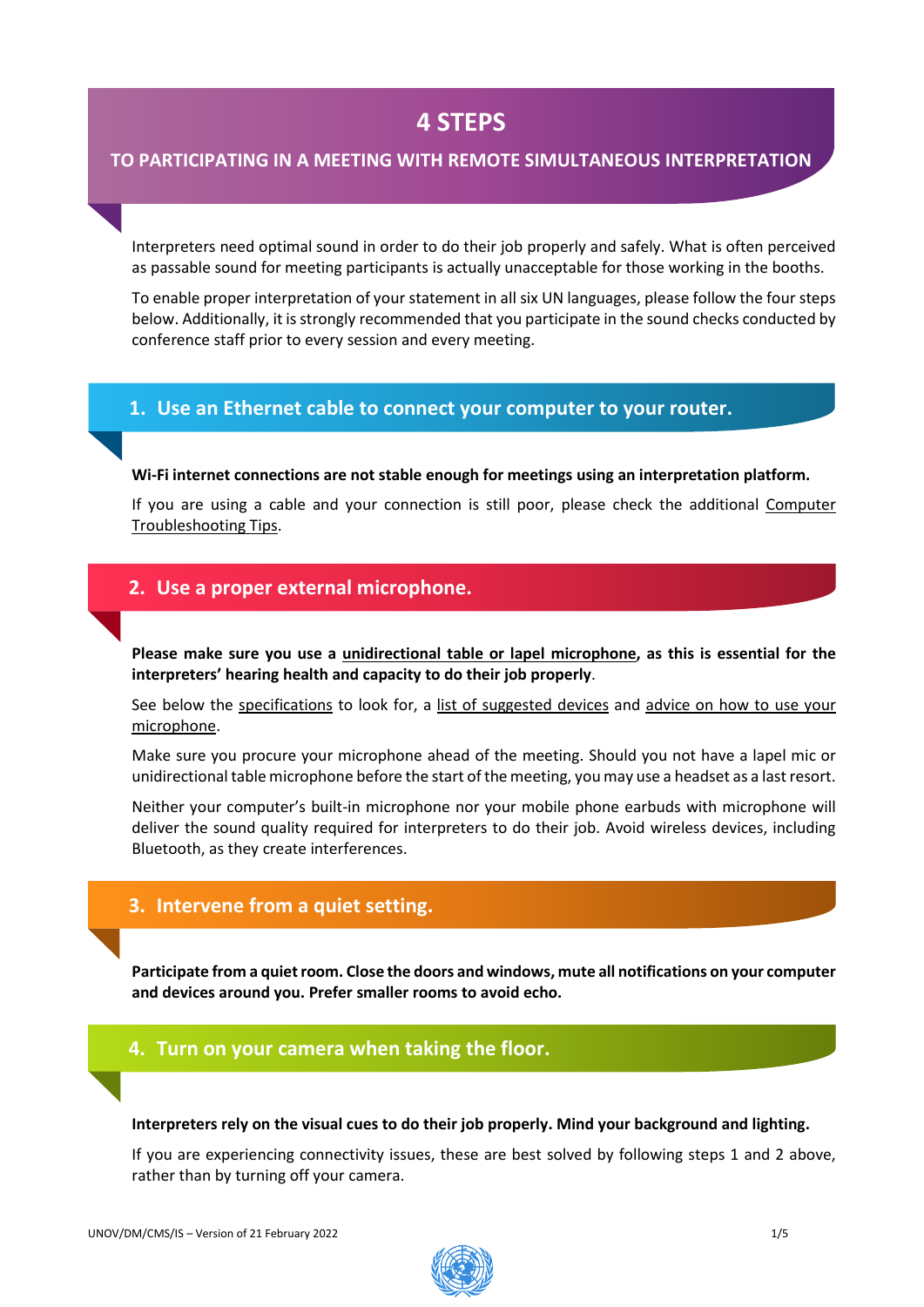## **HOW TO SOUND YOUR BEST**

# **I. Microphone specifications**

| <b>Type</b>     | Table mic                 |                                                            |
|-----------------|---------------------------|------------------------------------------------------------|
|                 | Lapel / Lavalier          |                                                            |
| Connector       | <b>USB</b>                | Those are much more easily recognized by<br>your computer. |
| Pattern         | Unidirectional / Cardioid | In order not to pick up extraneous noise.                  |
| Frequency range | At least 125-15.000Hz     | A minimum to ensure a natural sound.                       |

Look for microphones that satisfy the following requirements:

### **II. How to position and use your microphone**

### Table microphone

- i. Keep the microphone **6 to 8 inches (15 to 20 cm) to your mouth**.
- ii. Speak into the **front side** of your microphone.
- iii. Keep any possible unavoidable noise sources (such as your **computer's fan**) **behind your microphone**.
- iv. If applicable, please also mind the following:
	- a. Use the mode or pattern knob to **select the cardioid (unidirectional) pattern**.
	- b. The gain knob controls the amount of sound you're feeding into your computer. So, **the higher you turn the gain the louder you and any background sound will sound**.

### Lapel microphone

- i. Position the microphone on the chest, about a handspan from the mouth (6-8 inches / 15- 20 cm).
- ii. Clip it to the edge of a suitable piece of clothing (shirt, blouse, jacket, tie…) or on the neckline of a t-shirt or sweater.
- iii. Avoid a position where other clothing might rub against the microphone.

## **III. Suggested examples of recommended microphones**

#### Table microphone

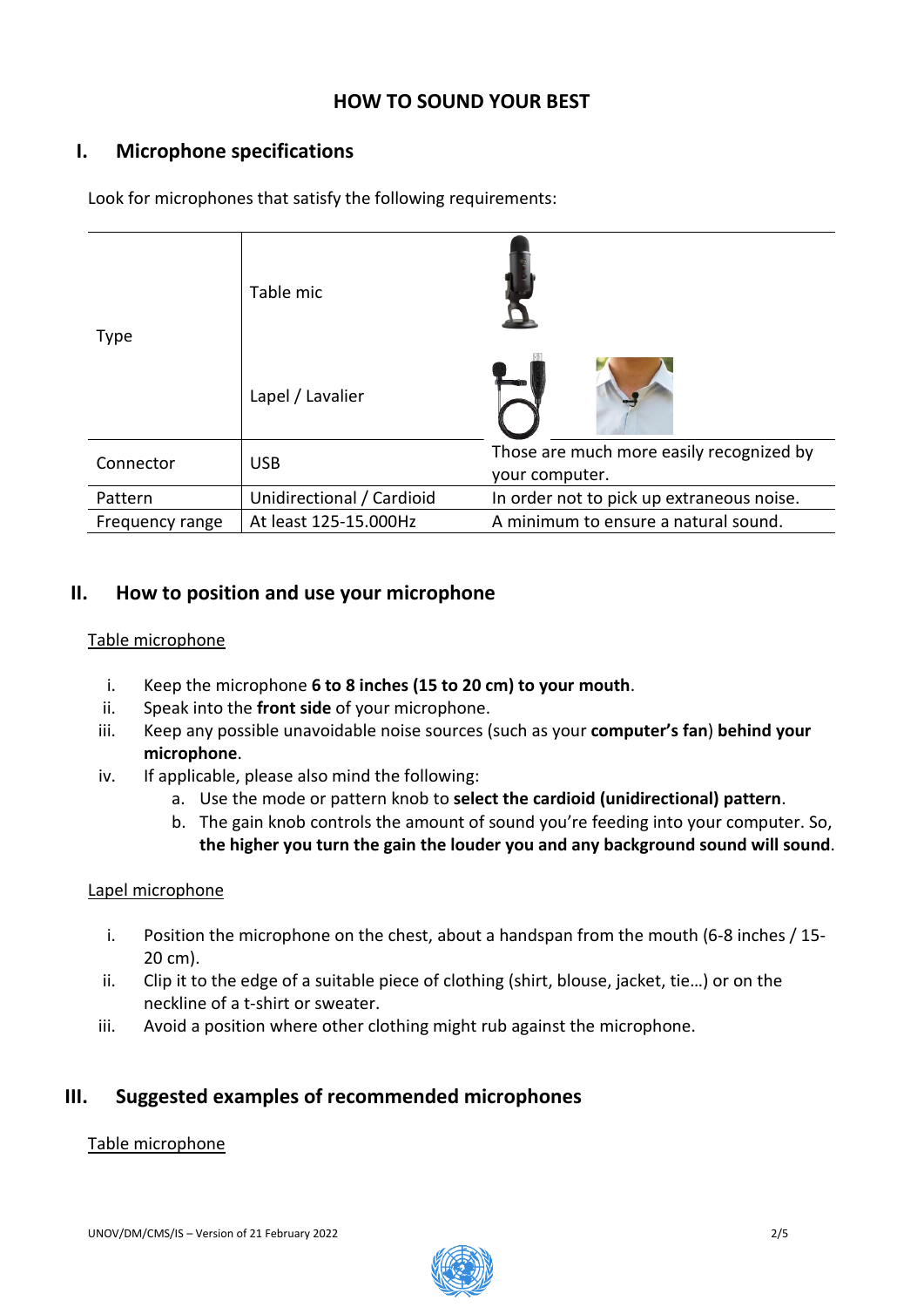| <b>Manufacturer</b> | Series / Model | <b>Pattern</b> | Microphone frequency range |
|---------------------|----------------|----------------|----------------------------|
| Blue                | Yeti USB       | Multiple       | $20 - 20.000$ Hz           |
| Fifine              | Gooseneck USB  | Cardioid       | $50 - 17.000$ Hz           |
| Rode                | NT USB         | Cardioid       | $20 - 20.000$ Hz           |
| Rode                | NT USB mini    | Cardioid       | $20 - 20.000$ Hz           |

### Lapel microphone

| <b>Manufacturer</b> | Series / Model | Pattern  | Microphone frequency range |
|---------------------|----------------|----------|----------------------------|
| Fifine              | K 053 USB      | Cardioid | $50 - 16,000$ Hz           |

### **Headset**

| <b>Manufacturer</b>    | Series / Model      | Microphone frequency range |  |
|------------------------|---------------------|----------------------------|--|
| <b>Cyber Acoustics</b> | AC 6012             | 100 - 16.000 Hz            |  |
| <b>HAMA</b>            | AH 100              | 30 - 16.000Hz              |  |
| <b>HAMA</b>            | <b>Black Desire</b> | 30 - 15.000 Hz             |  |
| <b>HAMA</b>            | Urage Soundz 113737 | 20 - 20.000 Hz             |  |
| Logitech               | G 332               | 100 - 20.000 Hz            |  |
| Logitech               | Zone Wired          | 20 - 16.000 Hz             |  |
| Sennheiser             | GSP 350             | 10 - 24.000 Hz             |  |

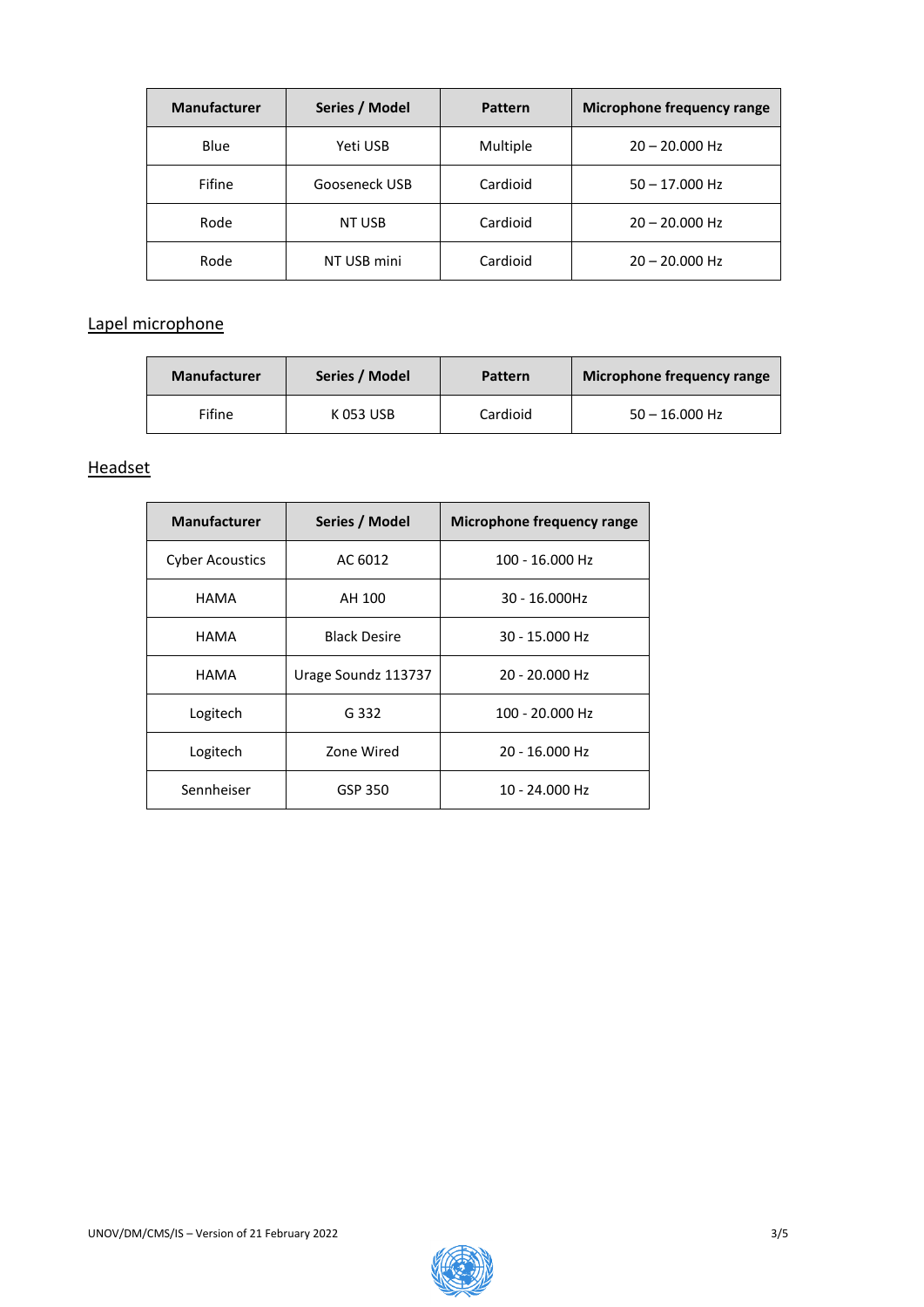## **HOW TO ENABLE YOUR USB MIC ON INTERPREFY**

### <span id="page-3-0"></span>**Enabling your USB mic is very easy!**

- 1. Please **plug in** your USB mic **before logging in.**
- 2. Make sure you have **allowed your browser access to your camera and audio**.
- 3. Log in to Interprefy and check that it is using the proper microphone.
	- Go to settings  $\circledS$  on the Interprefy webpage;
	- Make sure that your USB mic is the one selected in the "Audio device" drop-down box. Please note that you cannot change the setting while streaming.
	- If you logged in before plugging in your USB audio device, Interprefy might not recognize it right away. Just log out, plug in your device and log in again.

| $\Omega$ Listen to Interpreting in                      |  |
|---------------------------------------------------------|--|
| None                                                    |  |
| Audio device                                            |  |
| Default - Headset Microphone (Plantronics C320-M) (04 V |  |
| <b>D</b> <sup>4</sup> Video device                      |  |
| Integrated Camera (5986:2115)                           |  |
|                                                         |  |